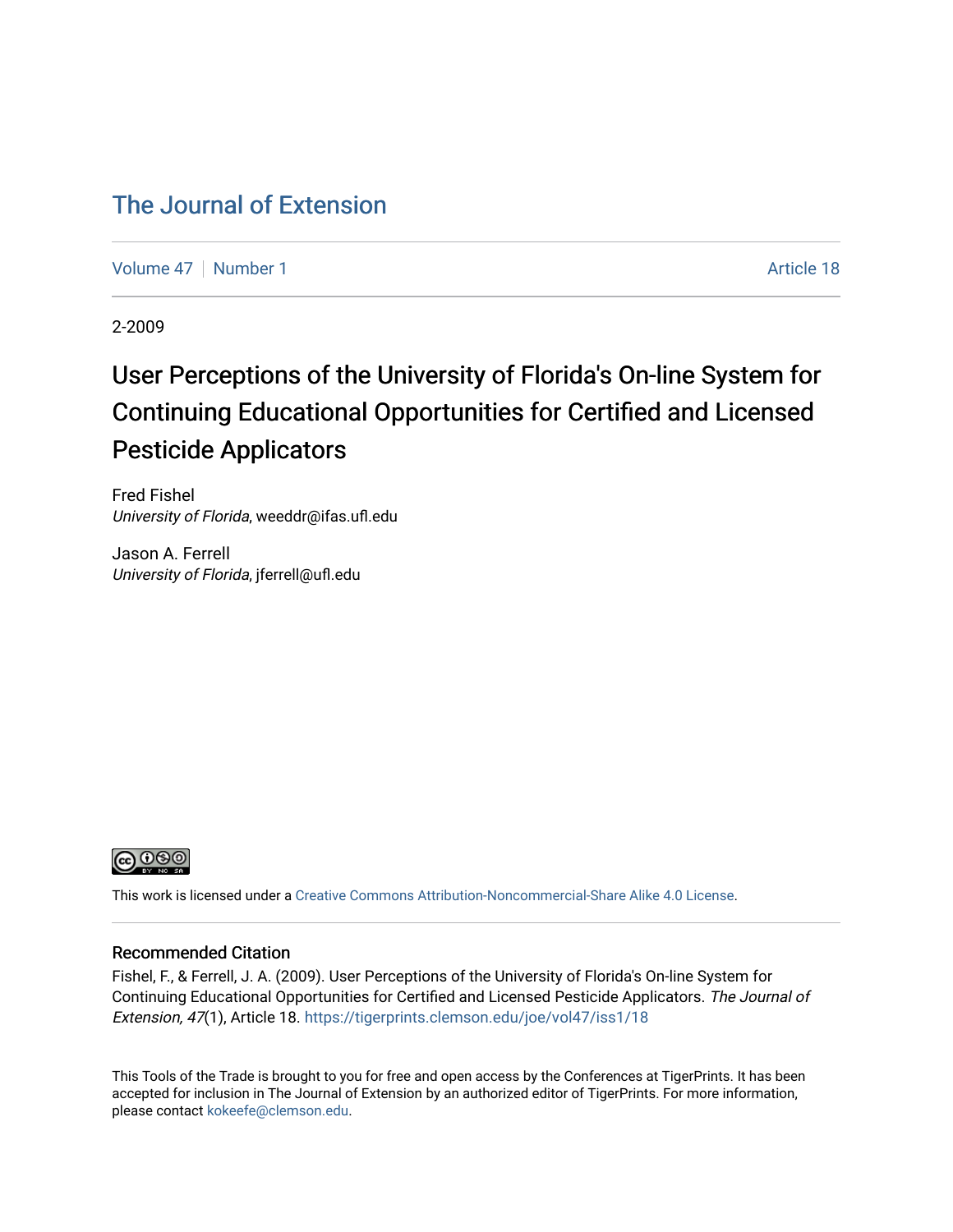

**February 2009 Article Number 1TOT5**

[Return to Current Issue](http://www.joe.org:80/joe/2009february/)

# **User Perceptions of the University of Florida's On-line System for Continuing Educational Opportunities for Certified and Licensed Pesticide Applicators**

**Fred Fishel** Associate Professor and Director, Pesticide Information Office [weeddr@ifas.ufl.edu](mailto:weeddr@ifas.ufl.edu)

> **Jason Ferrell** Assistant Professor and Extension Specialist [jferrell@ufl.edu](mailto:jferrell@ufl.edu)

> > University of Florida Gainesville, Florida

**Abstract:** The University of Florida offers CEUs through an approved online system to meet recertification standards for applicators of pesticides to renew their licenses. The system allows Florida applicators to achieve recertification with minimal time away from work. Data extracted from a portion of the audience completing our second-year surveys show that applicators perceive our online system as an effective and comfortable method to learn. The applicators in our survey are also likely to use Web-based learning tools in the future

# **Introduction**

Federal and Florida law require that applicators of pesticides classified as "restricted" be certified and licensed. During the mid-1970's, the Federal Insecticide, Fungicide, and Rodenticide Act (USEPA, FIFRA, 2005) was amended to authorize each state to enact a certification/licensing program for applicators of restricted use pesticides. The regulating agency for this program in Florida is the Florida Department of Agriculture and Consumer Services (FDACS, 2007). Restricted use pesticides are those that are classified as such by the EPA because they pose a significant risk to humans or to the environment. For a person to become certified to purchase and handle restricted use pesticides, they must meet competency standards as demonstrated by passing (70%) mandated examinations.

To keep the license valid, pesticide license holders must accumulate between four and 20 continuing education units (CEUs) every 4 years, depending on license type. In Florida, FDACS is very flexible in the type of CEU programs they will approve (Fishel, 2008). Traditionally, live, face-to-face programs conducted by the UF/IFAS Extension Service have been the most common venue. In recent years, Internet and software technological advances have provided opportunities for Extension educators to develop internet-based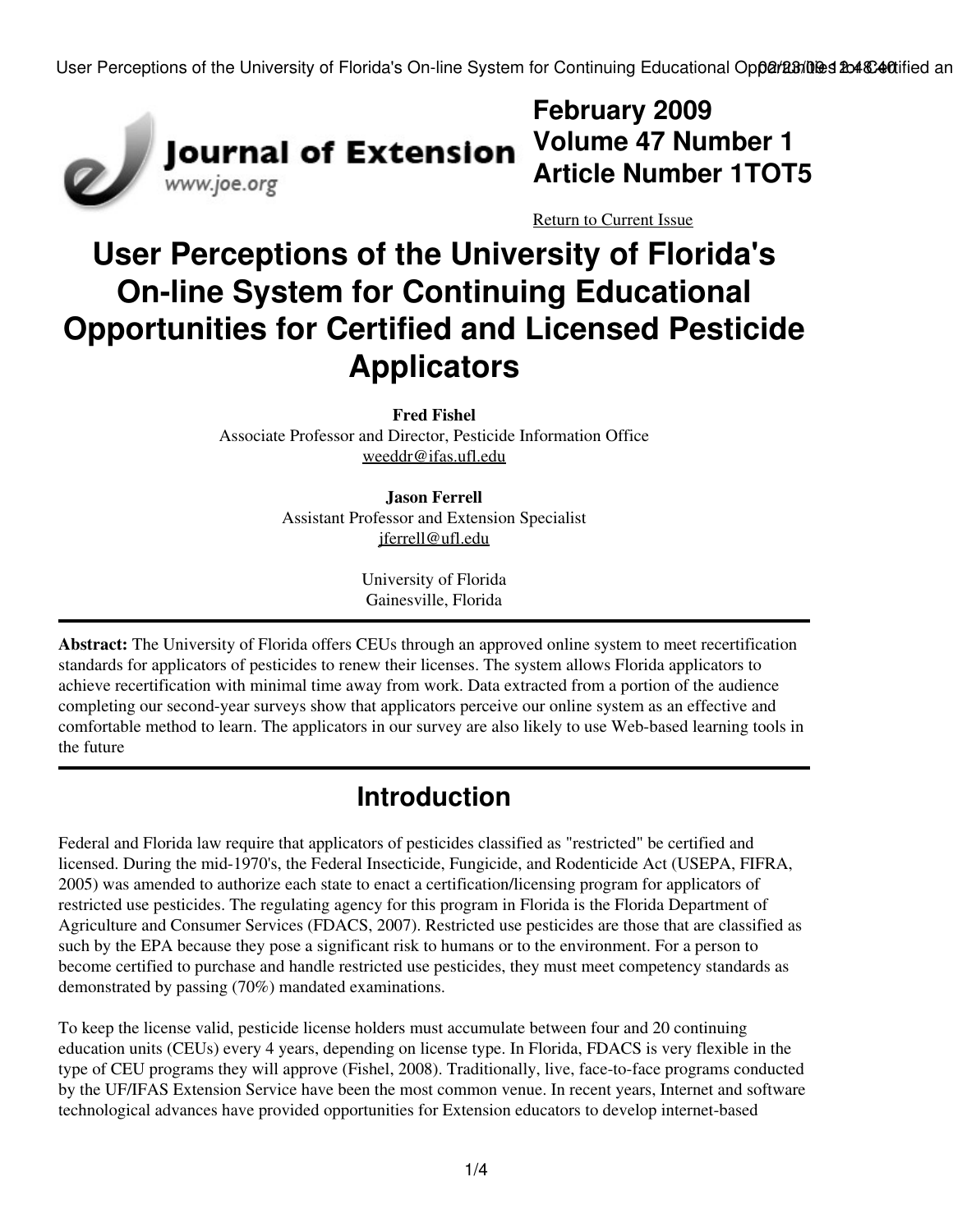User Perceptions of the University of Florida's On-line System for Continuing Educational Opparabiles 2048C40tified an

learning activities.

An early assessment study with pesticide applicators conducted in Oregon compared interactive computer with traditional classroom training. The study found, at least short-term learning in this audience, interactive computer training to be equal to traditional delivery methods while requiring 50% less time (Shenk, 1999). Since that study, online opportunities for pesticide applicator CEU credit have been developed in Washington (Washington State University, 2008) and Florida (Ferrell & Fishel, 2007).

This article reports on user perceptions of our online system during its second year of availability.

# **Methodology**

Our development effort was initiated during 2006, became publicly available later that year, and is described in Ferrell & Fishel (2007). A preliminary survey instrument administered with our online system during its initial year was designed to provide input for logistical purposes (data not reported). Our preliminary questions of concern involved applicator acceptance, ease of use, and software capability. Results were overwhelmingly positive.

A follow-up survey instrument was put into place during 2008 to better ascertain applicator perceptions of effectiveness and likelihood of using Web-based learning in the future. Applicators who purchased tutorials during a 2-month period in early 2008 were surveyed for the data collection  $(n = 21)$ . In order to receive the CEU, users of our system were required to complete the brief survey. Our questionnaire asked two yes/no response questions and contained 4 statements using a 5-point Likert scale (5 = strongly agree,  $4 = \text{agree}, 3 =$ neutral, 2 = disagree, and 1 = strongly disagree). Response means are presented along with their standard deviations.

## **Results and Discussion**

The first two questions of the survey attempted to ascertain applicators' experience using Web-based learning tools and the likelihood of them using it in the future. Apparently, Web-based training was a new experience for most (76%) of the applicators who used our online CEU system. A positive perception from an Extension educator's viewpoint is that of the 16 first-time users, 14 of them (88%) plan to use Web-based learning tools in the future. At least with our system, nine of these 21 applicators took additional tutorials later during this same 2-month period. Several took a total of three or four tutorials. Although not directly asked, this may have been due to the fact that these nine applicators were very close to reaching their license expiration dates.

The four statements in the survey addressed their perceptions of Web-based learning tool effectiveness. All 21 of the applicators either strongly agreed or agreed that the online tutorial they took was an effective method of presenting information and an effective method of learning. We can't quantify this due to limitations of our current management system, which will not save and retrieve our tutorials' pre- and post-test scores.

Concerning the effectiveness of Web-based learning tools when compared to traditional "face to face" classes, responses were variable (response mean  $= 4.05$ ; sd = .97), but they generally agreed that it seemed just as effective. Previous studies have quantified data using pre- and post-tests for comparing computer-based learning to traditional classes and found no differences in learning turfgrass management technology (Mayfield, Wingenbach, & Chalmers, 2006). This may be true, at least with their short-term learning. Long-term learning effectiveness would require future study. Because we have spent a significant effort into launching this project, it was reassuring to see the response level regarding applicator comfort in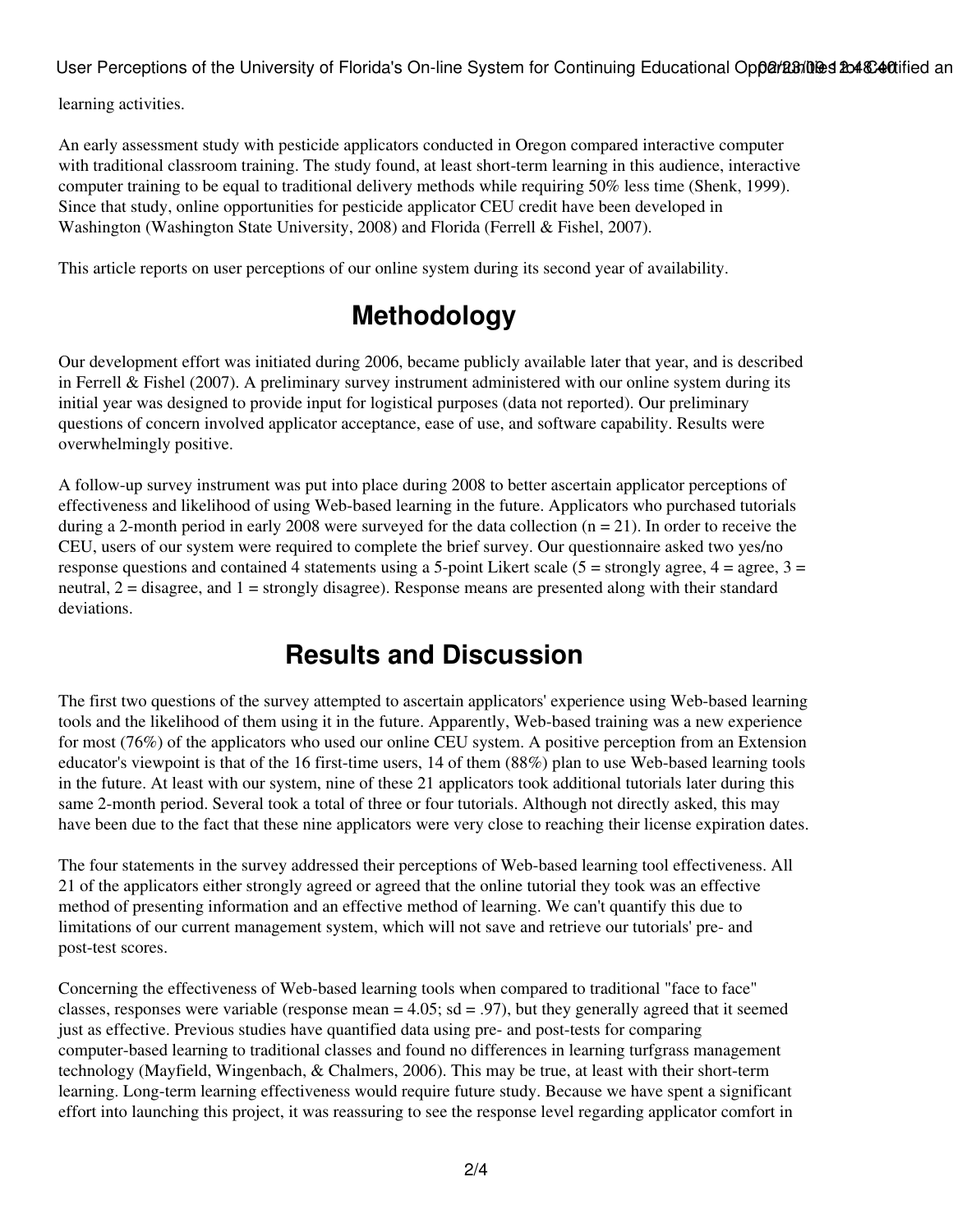User Perceptions of the University of Florida's On-line System for Continuing Educational Opparabiles 2048C40tified an

using such a system for learning (4.52). This was our initial assumption; this confirms those thoughts.

#### **Table 1.**

Pesticide Applicator Response to the University of Florida Online CEU System  $(n = 21)$ .

| <b>Survey Question</b>                                                                                                                                                                     | Yes                                  | N <sub>0</sub>  |
|--------------------------------------------------------------------------------------------------------------------------------------------------------------------------------------------|--------------------------------------|-----------------|
| Is this the first Web-based tutorial or training that you have<br>completed?                                                                                                               | 16                                   | 5               |
| If yes, do you plan to use Web-based learning tools in the<br>future?                                                                                                                      | 14                                   | 2               |
| <b>Survey Statement</b>                                                                                                                                                                    | <b>Response</b><br>Mean <sup>1</sup> | SD <sup>2</sup> |
| I found this tutorial to be an effective method of presenting<br>information.                                                                                                              | 4.52                                 | .50             |
| I found this tutorial to be an effective method of learning.                                                                                                                               | 4.62                                 | .49             |
| I found this tutorial to be just as effective for learning as<br>traditional "face-to-face" classes.                                                                                       | 4.05                                 | .97             |
| I feel comfortable using this Web-based tutorial as a way of<br>learning.                                                                                                                  | 4.52                                 | .66             |
| <sup>1</sup> Mean was based on a 5-point scale where $5 =$ strongly agree, $4 =$ agree, $3 =$ neutral,<br>$2 =$ disagree, and $1 =$ strongly disagree.<br><sup>2</sup> Standard deviation. |                                      |                 |

## **Implications**

Because certification and licensing of pesticide applicators is mandated by law, opportunities will always exist to provide educational opportunities. Web-based learning presents opportunities for Extension educators to effectively teach relatively technical subject matter. The technology is also an opportunity for Extension educators to increase their clientele base while maximizing cost and time efficiency. Because our results show that this audience is comfortable with online learning tools and is likely to use these tools in the future, it should be an indication to Extension educators of opportunities that this technology presents.

### **References**

Ferrell, J., & Fishel, F. M. (2007). Using Articulate® to develop on-line pesticide training modules. *Journal of Extension* [Online], 45(5) Article 5TOT5. Available at <http://www.joe.org/joe/2007october/tt5.shtml>

Fishel, F. M. (2008). Providing quality continuing educational opportunities for certified and licensed pesticide applicators. *Journal of Extension* [Online], 46(2) Article 2TOT5. Available at <http://www.joe.org/joe/2008april/tt5.shtml>